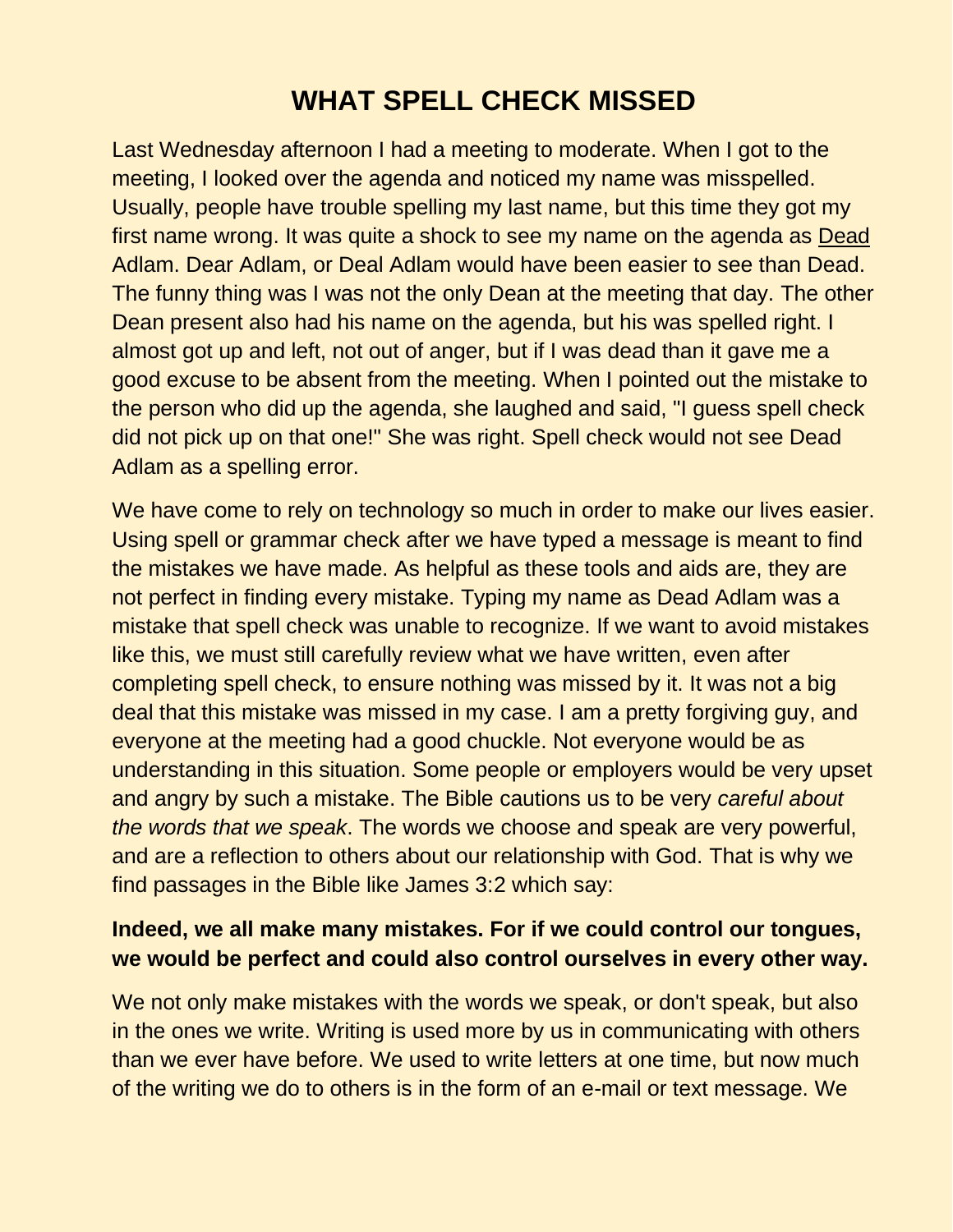may not have to control our tongues in this form of communication, but we do need to keep in mind the condition of our heart and mind in the words we type and send. The words we use in these forms of communicating with others are also a reflection to the recipients of our relationship with God.

One of the challenges when it comes to e-mails or texts is they are not as personal and relational as when we verbally talk with others. Because of the impersonal nature of e-mails and texts, people can often misunderstand the tone or meaning behind the words. I am sure we have all received e-mails from others and wondered after reading it if the person was angry at us. Perhaps we have experienced the exact opposite and had our words misinterpreted by others thinking we were being insensitive or angry in some way. We may rely on spell check before sending an e-mail to pick up on any spelling mistakes, but this tool is not perfect. Just as spell check did not see Dead Adlam as being a mistake, it cannot pick up on any words that we may have used that perhaps convey a sentiment of anger or judgement on our part to the other party. Because our words, either spoken or written, are a reflection of our relationship with God and serve as a witness to others it is so important that we check and double-check before sending any of these messages. I shared in a mid-week message quite a while back how I read over this message two or three times before sending it out looking for any and all mistakes. Even with using spell and grammar check, and careful review afterward I know there are still some mistakes in what I have written that I probably missed.

A better and more perfect aid that I use before sending out a message like this or an e-mail is what I call my God check. I always ask God after I write these messages, or send certain e-mails, if I have made any mistakes that He is seeing. I am not thinking in terms of spelling mistakes when I ask Him this, but rather anything that would come across as a negative witness to others. I cannot tell you the number of times God has had me go back and change certain words I have used or rephrase sentences in a way not to offend somebody, or so that it may come across in a more Christ-like way. I cannot always rely on spell or grammar check to avoid mistakes in my written words, but I can depend on God check every time to point out my errors that would affect my Christian witness. I think we all need to rely on God check to help us in these days and times with the words we speak and send to others. The reason why I say this is I have noticed that people have become more and